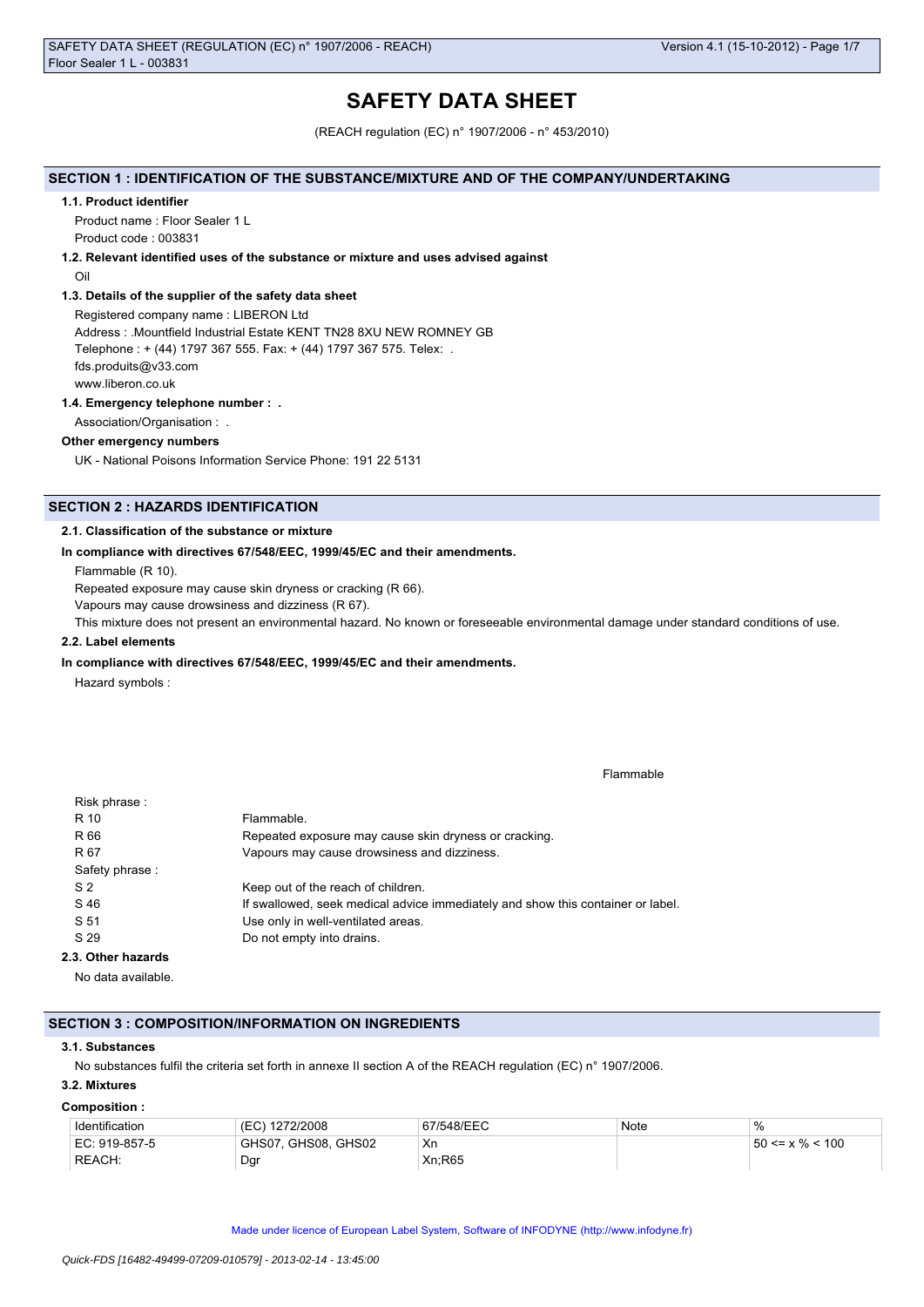# SAFETY DATA SHEET (REGULATION (EC) n° 1907/2006 - REACH)  $Flo$

| or Sealer 1 L - 003831    |                    |                 |           |                      |  |
|---------------------------|--------------------|-----------------|-----------|----------------------|--|
| 01-2119463258-33          | Flam. Lig. 3, H226 | R <sub>10</sub> |           |                      |  |
|                           | Asp. Tox. 1, H304  | R66-R67         |           |                      |  |
| HYDROCARBONS,             | STOT SE 3, H336    |                 |           |                      |  |
| C9-C11, N-ALKANES,        | EUH:066            |                 |           |                      |  |
| ISOALKANES, CYCLICS,      |                    |                 |           |                      |  |
| <2% AROMATICS             |                    |                 |           |                      |  |
| CAS: 64742-48-9           | GHS08              | Xn              | NOTA: H P | $0 \le x \% \le 2.5$ |  |
| $EC: 265-150-3$           | Dgr                | Xn:R65          |           |                      |  |
|                           | Asp. Tox. 1, H304  | R66             |           |                      |  |
| NAPHTHA (PETROLEUM),      | EUH:066            |                 |           |                      |  |
| <b>HYDROTREATED HEAVY</b> |                    |                 |           |                      |  |
| CAS: 64742-48-9           | GHS08              | Xn              | NOTA: H P | $0 \le x \% \le 2.5$ |  |
|                           | Dgr                | Xn:R65          |           |                      |  |
| NAPHTHA (PETROLEUM),      | Asp. Tox. 1, H304  |                 |           |                      |  |
| <b>HYDROTREATED HEAVY</b> |                    |                 |           |                      |  |

#### **Information on ingredients :**

Note P: The carcinogen or mutagen classification does not apply because the substance contains less than 0.1 % w/w of benzene (EINECS 200-753-7).

## **SECTION 4 : FIRST AID MEASURES**

As a general rule, in case of doubt or if symptoms persist, always call a doctor.

NEVER induce swallowing by an unconscious person.

# **4.1. Description of first aid measures**

**In the event of exposure by inhalation :**

In the event of massive inhalation, remove the person exposed to fresh air. Keep warm and at rest.

**In the event of splashes or contact with eyes :**

Wash thoroughly with soft, clean water for 15 minutes holding the eyelids open.

## **In the event of splashes or contact with skin :**

Remove contaminated clothing and wash the skin thoroughly with soap and water or a recognised cleaner.

Watch out for any remaining product between skin and clothing, watches, shoes, etc.

If the contaminated area is widespread and/or there is damage to the skin, a doctor must be consulted or the patient transferred to hospital.

# **In the event of swallowing :**

In the event of swallowing, if the quantity is small (no more than one mouthful), rinse the mouth with water and consult a doctor. Seek medical attention, showing the label.

If swallowed accidentally, call a doctor to ascertain whether observation and hospital care will be necessary. Show the label.

# **4.2. Most important symptoms and effects, both acute and delayed**

No data available.

### **4.3. Indication of any immediate medical attention and special treatment needed**

No data available.

### **SECTION 5 : FIREFIGHTING MEASURES**

#### Flammable.

Chemical powders, carbon dioxide and other extinguishing gas are suitable for small fires.

### **5.1. Extinguishing media**

Keep packages near the fire cool, to prevent pressurised containers from bursting.

#### **Suitable methods of extinction**

- In the event of a fire, use :
- sprayed water or water mist
- water with AFFF (Aqueous Film Forming Foam) additive
- halon
- foam
- multipurpose ABC powder
- BC powder
- carbon dioxide (CO2)

Prevent the effluent of fire-fighting measures from entering drains or waterways.

# **Unsuitable methods of extinction**

In the event of a fire, do not use :

- water jet

# **5.2. Special hazards arising from the substance or mixture**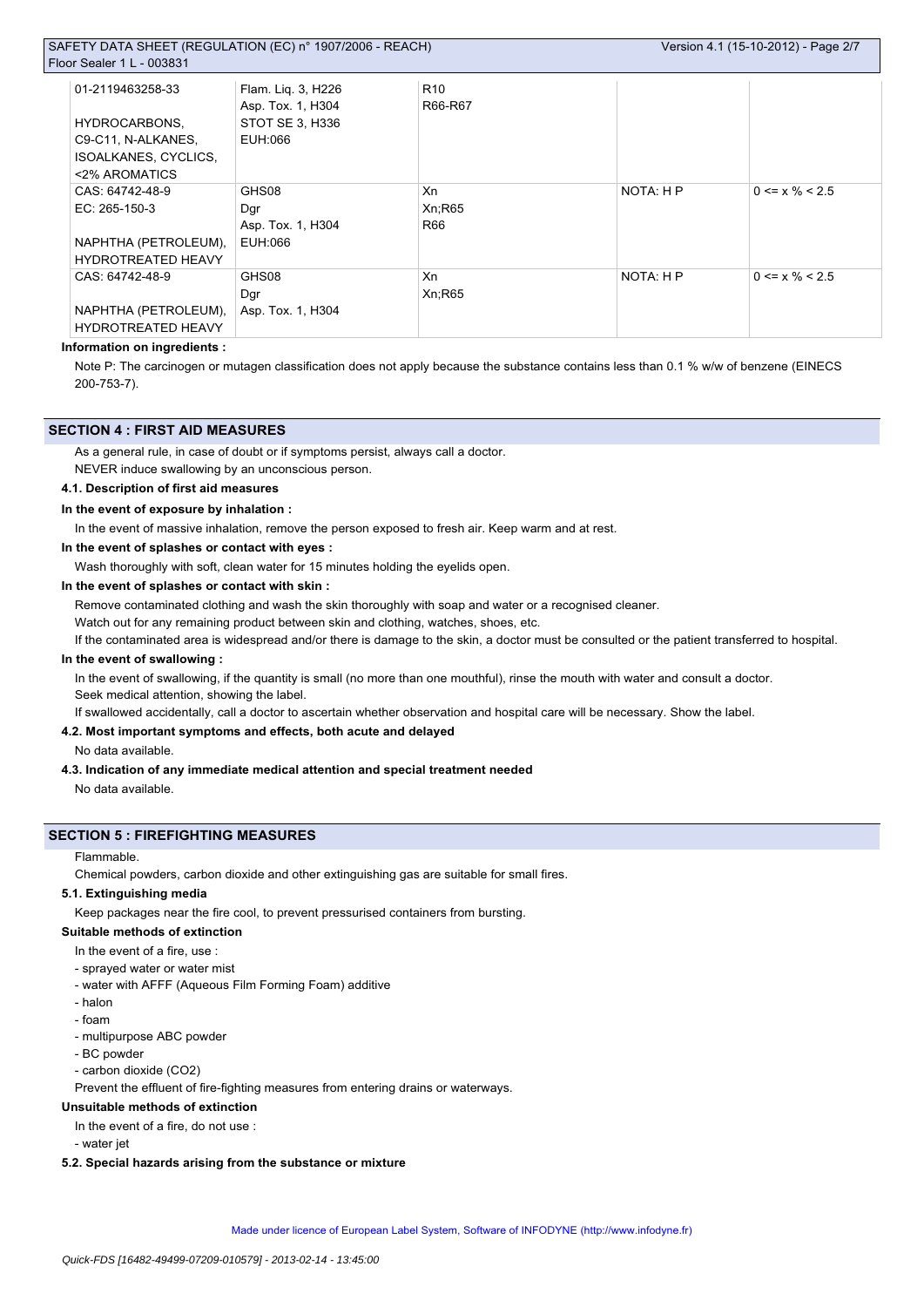### SAFETY DATA SHEET (REGULATION (EC) n° 1907/2006 - REACH) Floor Sealer 1 L - 003831

A fire will often produce a thick black smoke. Exposure to decomposition products may be hazardous to health.

Do not breathe in smoke.

In the event of a fire, the following may be formed :

- carbon monoxide (CO)
- carbon dioxide (CO2)

# **5.3. Advice for firefighters**

Fire-fighting personnel are to be equipped with autonomous insulating breathing apparatus.

# **SECTION 6 : ACCIDENTAL RELEASE MEASURES**

# **6.1. Personal precautions, protective equipment and emergency procedures**

Consult the safety measures listed under headings 7 and 8.

# **For non fire-fighters**

Avoid inhaling the vapors.

If a large quantity has been spilt, evacuate all personnel and only allow intervention by trained operators equipped with safety apparatus.

# **For fire-fighters**

Fire-fighters will be equipped with suitable personal protective equipment (See section 8).

# **6.2. Environmental precautions**

Contain and control the leaks or spills with non-combustible absorbent materials such as sand, earth, vermiculite, diatomaceous earth in drums for waste disposal.

Prevent any material from entering drains or waterways.

# **6.3. Methods and material for containment and cleaning up**

Clean preferably with a detergent, do not use solvents.

# **6.4. Reference to other sections**

No data available.

## **SECTION 7 : HANDLING AND STORAGE**

Requirements relating to storage premises apply to all facilities where the mixture is handled.

#### **7.1. Precautions for safe handling**

# Always wash hands after handling.

Remove and wash contaminated clothing before re-using.

Ensure that there is adequate ventilation, especially in confined areas.

### **Fire prevention :**

Handle in well-ventilated areas.

Vapours are heavier than air. They can spread along the ground and form mixtures that are explosive with air.

Prevent the formation of flammable or explosive concentrations in air and avoid vapor concentrations higher than the occupational exposure limits.

Prevent the accumulation of electrostatic charges with connections to earth.

The mixture can become electrostatically charged : always earth during decanting operations. Wear antistatic shoes and clothing and floors should be electrically conductive.

Use the mixture in premises free of naked flames or other sources of ignition and ensure that electrical equipment is suitably protected.

Keep packages tightly closed and away from sources of heat, sparks and naked flames.

Do not use tools which may produce sparks. Do not smoke.

Prevent access by unauthorised personnel.

# **Recommended equipment and procedures :**

For personal protection, see section 8.

Observe precautions stated on label and also industrial safety regulations.

Avoid inhaling vapors.

Avoid inhaling vapors. Carry out any industrial operation which may give rise to this in a sealed apparatus.

Provide vapor extraction at the emission source and also general ventilation of the premises.

Packages which have been opened must be reclosed carefully and stored in an upright position.

### **Prohibited equipment and procedures :**

No smoking, eating or drinking in areas where the mixture is used.

### **7.2. Conditions for safe storage, including any incompatibilities**

No data available.

### **Storage**

Keep out of reach of children.

Keep the container tightly closed in a dry, well-ventilated place

Keep away from all sources of ignition - do not smoke.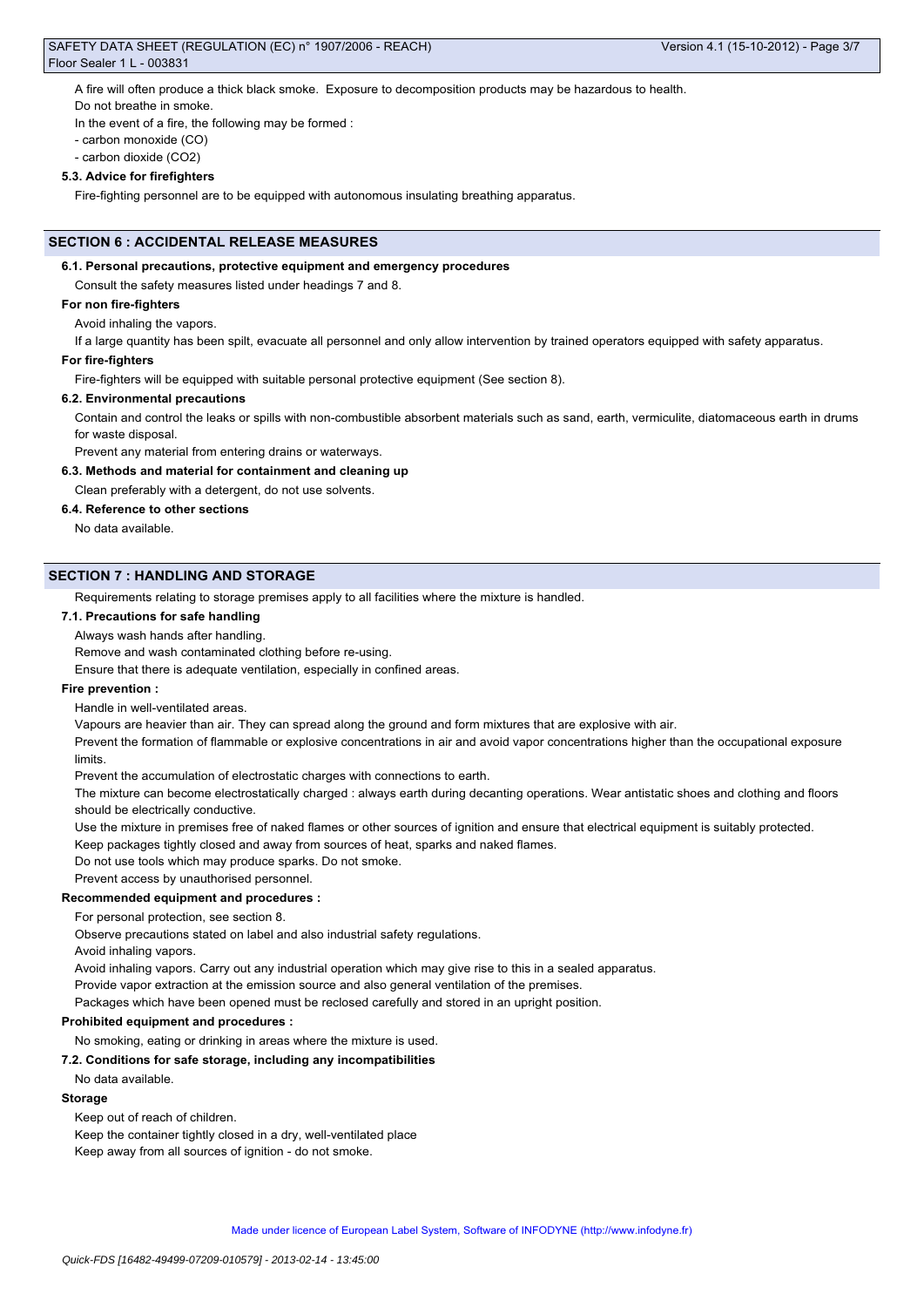Keep well away from all sources of ignition, heat and direct sunlight

Avoid accumulation of electrostatic charges.

The floor must be impermeable and form a collecting basin so that, in the event of an accidental spillage, the liquid cannot spread beyond this area.

### **Packaging**

Always keep in packaging made of an identical material to the original.

# **7.3. Specific end use(s)**

No data available.

# **SECTION 8 : EXPOSURE CONTROLS/PERSONAL PROTECTION**

#### **8.1. Control parameters**

No data available.

#### **8.2. Exposure controls**

#### **Personal protection measures, such as personal protective equipment**

Use personal protective equipment that is clean and has been properly maintained.

Store personal protective equipment in a clean place, away from the work area.

Never eat, drink or smoke during use. Remove and wash contaminated clothing before re-using. Ensure that there is adequate ventilation, especially in confined areas.

#### **- Eye / face protection**

Avoid contact with eyes.

Use eye protectors designed to protect against liquid splashes

Before handling, wear safety goggles in accordance with standard EN166.

#### **- Hand protection**

Use suitable protective gloves that are resistant to chemical agents in accordance with standard EN374.

Gloves must be selected according to the application and duration of use at the workstation.

Protective gloves need to be selected according to their suitability for the workstation in question : other chemical products that may be handled, necessary physical protections (cutting, pricking, heat protection), level of dexterity required.

Type of gloves recommended :

- Nitrile rubber (butadiene-acrylonitrile copolymer rubber (NBR))

- PVA (Polyvinyl alcohol)

Recommended properties :

- Impervious gloves in accordance with standard EN374

# **- Body protection**

Avoid skin contact.

Wear suitable protective clothing.

Suitable type of protective clothing :

In the event of substantial spatter, wear liquid-tight protective clothing against chemical risks (type 3) in accordance with EN14605 to prevent skin contact.

In the event of a risk of splashing, wear protective clothing against chemical risks (type 6) in accordance with EN13034 to prevent skin contact. Work clothing worn by personnel shall be laundered regularly.

After contact with the product, all parts of the body that have been soiled must be washed.

# **- Respiratory protection**

Avoid breathing vapours.

If the ventilation is insufficient, wear appropriate breathing apparatus.

When workers are confronted with concentrations that are above occupational exposure limits, they must wear a suitable, approved, respiratory protection device.

# **SECTION 9 : PHYSICAL AND CHEMICAL PROPERTIES**

#### **9.1. Information on basic physical and chemical properties**

| <b>General information:</b>                            |                                                 |  |  |  |
|--------------------------------------------------------|-------------------------------------------------|--|--|--|
| Physical state:                                        | viscous liquid.                                 |  |  |  |
| Important health, safety and environmental information |                                                 |  |  |  |
| pH:                                                    | Not relevant.                                   |  |  |  |
| Boiling point/boiling range:                           | not relevant.                                   |  |  |  |
| Flash point interval:                                  | $21^{\circ}$ C <= Flash point <= $55^{\circ}$ C |  |  |  |
| Vapour pressure :                                      | not relevant.                                   |  |  |  |
| Density:                                               | $0.8 - 0.9$                                     |  |  |  |
| Water solubility:                                      | Insoluble.                                      |  |  |  |
| Melting point/melting range:                           | not relevant.                                   |  |  |  |
|                                                        |                                                 |  |  |  |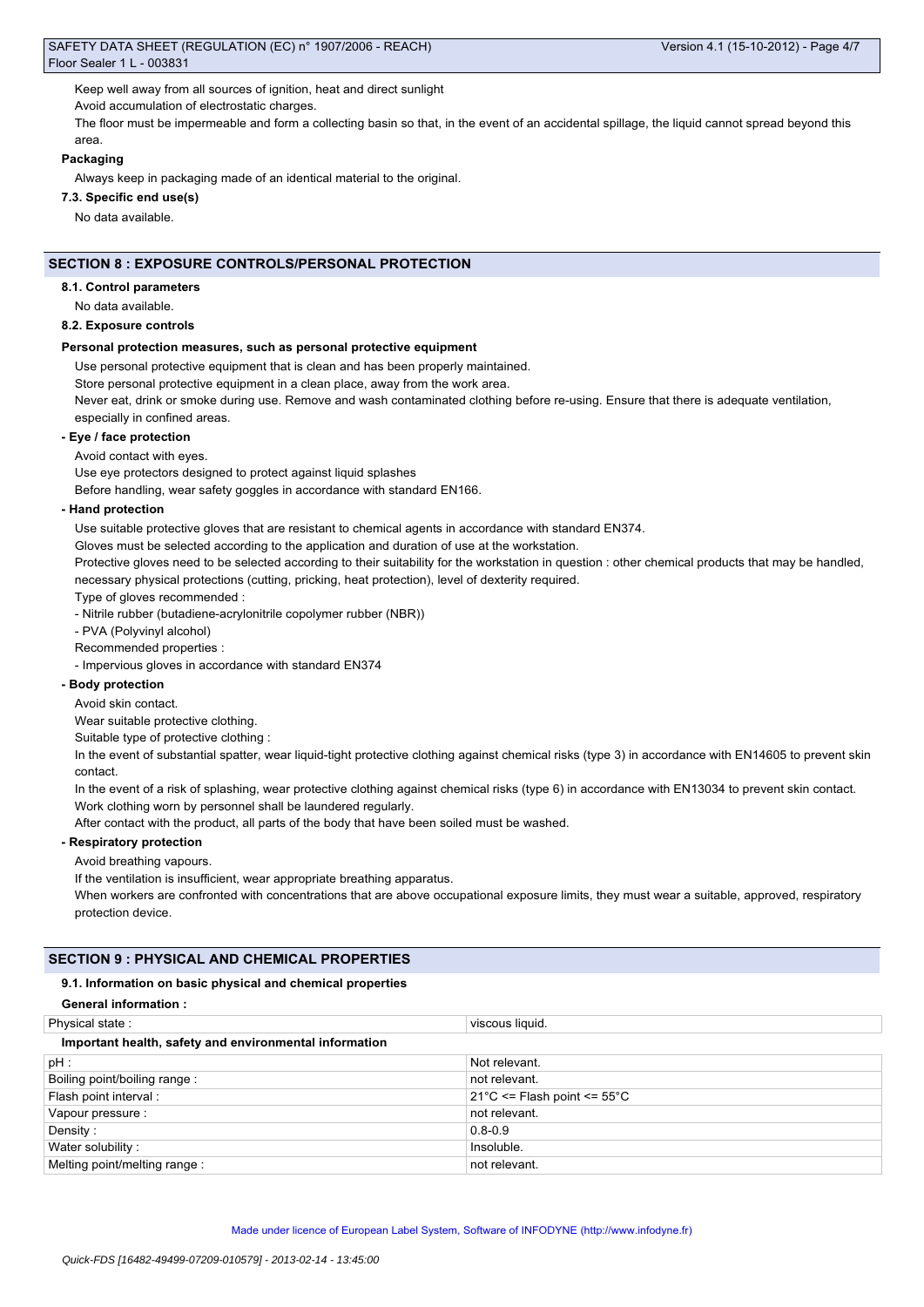| SAFETY DATA SHEET (REGULATION (EC) n° 1907/2006 - REACH) | Version 4.1 (15-10-2012) - Page 5/7 |
|----------------------------------------------------------|-------------------------------------|
| Floor Sealer 1 L - 003831                                |                                     |
|                                                          |                                     |
| Self-ignition temperature :                              | not relevant.                       |
| Decomposition point/decomposition range :                | not relevant.                       |

# **9.2. Other information**

No data available.

# **SECTION 10 : STABILITY AND REACTIVITY**

### **10.1. Reactivity**

# No data available.

#### **10.2. Chemical stability**

This mixture is stable under the recommended handling and storage conditions in section 7.

#### **10.3. Possibility of hazardous reactions**

When exposed to high temperatures, the mixture can release hazardous decomposition products, such as carbon monoxide and dioxide, fumes and nitrogen oxide.

### **10.4. Conditions to avoid**

Any apparatus likely to produce a flame or to have a metallic surface at high temperature (burners, electric arcs, furnaces etc.) must not be allowed on the premises.

Avoid :

- accumulation of electrostatic charges.

- heating
- heat

- flames and hot surfaces

# **10.5. Incompatible materials**

### **10.6. Hazardous decomposition products**

The thermal decomposition may release/form :

- carbon monoxide (CO)
- carbon dioxide (CO2)

### **SECTION 11 : TOXICOLOGICAL INFORMATION**

#### **11.1. Information on toxicological effects**

Exposure to vapours from solvents in the mixture in excess of the stated occupational exposure limit may result in adverse health effects such as mucous membrane and respiratory system irritation and adverse effects on kidney, liver and central nervous system.

Symptoms produced will include headaches, numbness, dizziness, fatigue, muscular asthenia and, in extreme cases, loss of consciousness. Repeated or prolonged contact with the mixture may cause removal of natural oil from the skin resulting in non-allergic contact dermatitis and absorption through the skin.

Splashes in the eyes may cause irritation and reversible damage

Narcotic effects may occur, such as drowsiness, narcosis, decreased alertness, loss of reflexes, lack of coordination or dizziness.

Effects may also occur in the form of violent headaches or nausea, judgement disorder, giddiness, irritability, fatigue or memory disturbance.

# **11.1.1. Substances**

No toxicological data available for the substances.

# **11.1.2. Mixture**

No toxicological data available for the mixture.

# **SECTION 12 : ECOLOGICAL INFORMATION**

#### **12.1. Toxicity**

#### **12.1.1. Substances**

No aquatic toxicity data available for the substances.

#### **12.1.2. Mixtures**

No aquatic toxicity data available for the mixture.

#### **12.2. Persistence and degradability**

No data available.

#### **12.3. Bioaccumulative potential**

No data available.

#### **12.4. Mobility in soil**

No data available.

**12.5. Results of PBT and vPvB assessment**

No data available.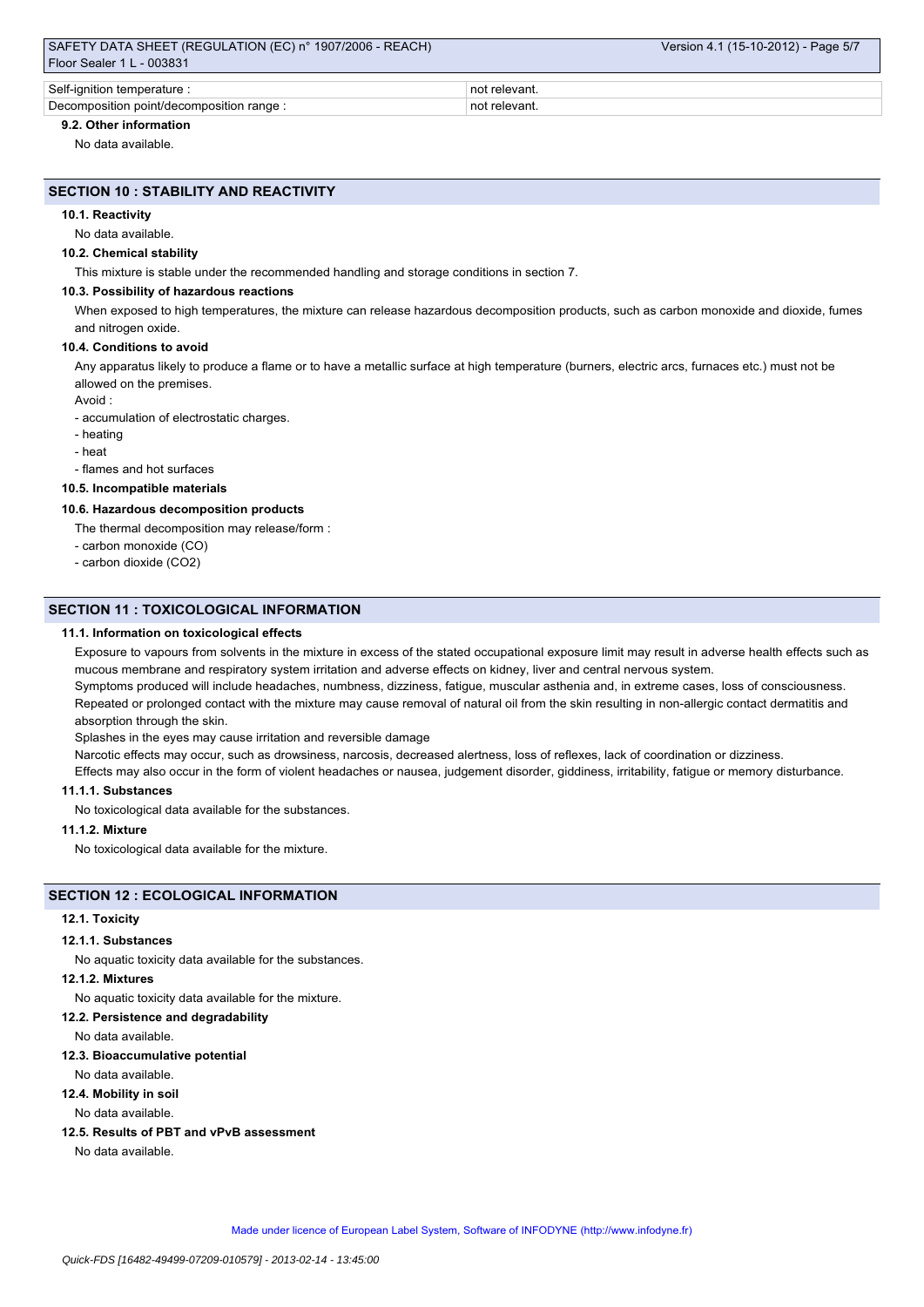### **12.6. Other adverse effects**

No data available.

#### **SECTION 13 : DISPOSAL CONSIDERATIONS**

Proper waste management of the mixture and/or its container must be determined in accordance with Directive 2008/98/EC.

CAUTION: Oil cloths can self combust. Do not leave impregnated cloths in bundles. Before discarding lay them flat outside to dry to avoid a fire hazard.

# **13.1. Waste treatment methods**

Do not pour into drains or waterways.

### **Waste :**

Waste management is carried out without endangering human health, without harming the environment and, in particular without risk to water, air, soil, plants or animals.

Recycle or dispose of waste in compliance with current legislation, preferably via a certified collector or company.

Do not contaminate the ground or water with waste, do not dispose of waste into the environment.

#### **Soiled packaging :**

Empty container completely. Keep label(s) on container. Give to a certified disposal contractor.

### **SECTION 14 : TRANSPORT INFORMATION**

Transport product in compliance with provisions of the ADR for road, RID for rail, IMDG for sea and ICAO/IATA for air transport (ADR 2011 -IMDG 2010 - ICAO/IATA 2012).

#### **14.1. UN number**

1263

#### **14.2. UN proper shipping name**

UN1263=PAINT (including paint, lacquer, enamel, stain, shellac, varnish, polish, liquid filler and liquid lacquer base) or PAINT RELATED MATERIAL (including paint thinning and reducing compound)

### **14.3. Transport hazard class(es)**

- Classification :

3

#### **14.4. Packing group**

III

# **14.5. Environmental hazards**

**14.6. Special precautions for user**

# -

| ADR/RID                                        | Class | Code           | Pack gr. | Label    | Ident.     | LQ      | Provis.        | EQ             | Cat.           | Tunnel |
|------------------------------------------------|-------|----------------|----------|----------|------------|---------|----------------|----------------|----------------|--------|
|                                                | 3     | F <sub>1</sub> | Ш        | 3        | 30         | 5L      | 163 640EE      | E <sub>1</sub> | 3              | D/E    |
|                                                |       |                |          |          |            |         | 650            |                |                |        |
| *Not subject to this regulation if $Q < 450$ . |       |                |          |          |            |         |                |                |                |        |
| <b>IMDG</b>                                    | Class | 2°Label        | Pack gr. | LQ       | <b>EMS</b> | Provis. | EQ             |                |                |        |
|                                                | 3     |                | Ш        | 5 L      | $F-E.S-E$  | 163 223 | E <sub>1</sub> |                |                |        |
|                                                |       |                |          |          |            | 955     |                |                |                |        |
| *Not subject to this regulation if $Q < 30I$   |       |                |          |          |            |         |                |                |                |        |
| <b>IATA</b>                                    | Class | 2°Label        | Pack gr. | Passager | Passager   | Cargo   | Cargo          | note           | EQ             |        |
|                                                | 3     |                | Ш        | 355      | 60 L       | 366     | 220 L          | A3 A72         | E <sub>1</sub> |        |

3 |- |III |Y344 |10 L |- |- |A3 A72 |E1

**14.7. Transport in bulk according to Annex II of MARPOL73/78 and the IBC Code** No data available.

# **SECTION 15 : REGULATORY INFORMATION**

**15.1. Safety, health and environmental regulations/legislation specific for the substance or mixture**

**- Particular provisions :**

No data available.

**15.2. Chemical safety assessment**

No data available.

# **SECTION 16 : OTHER INFORMATION**